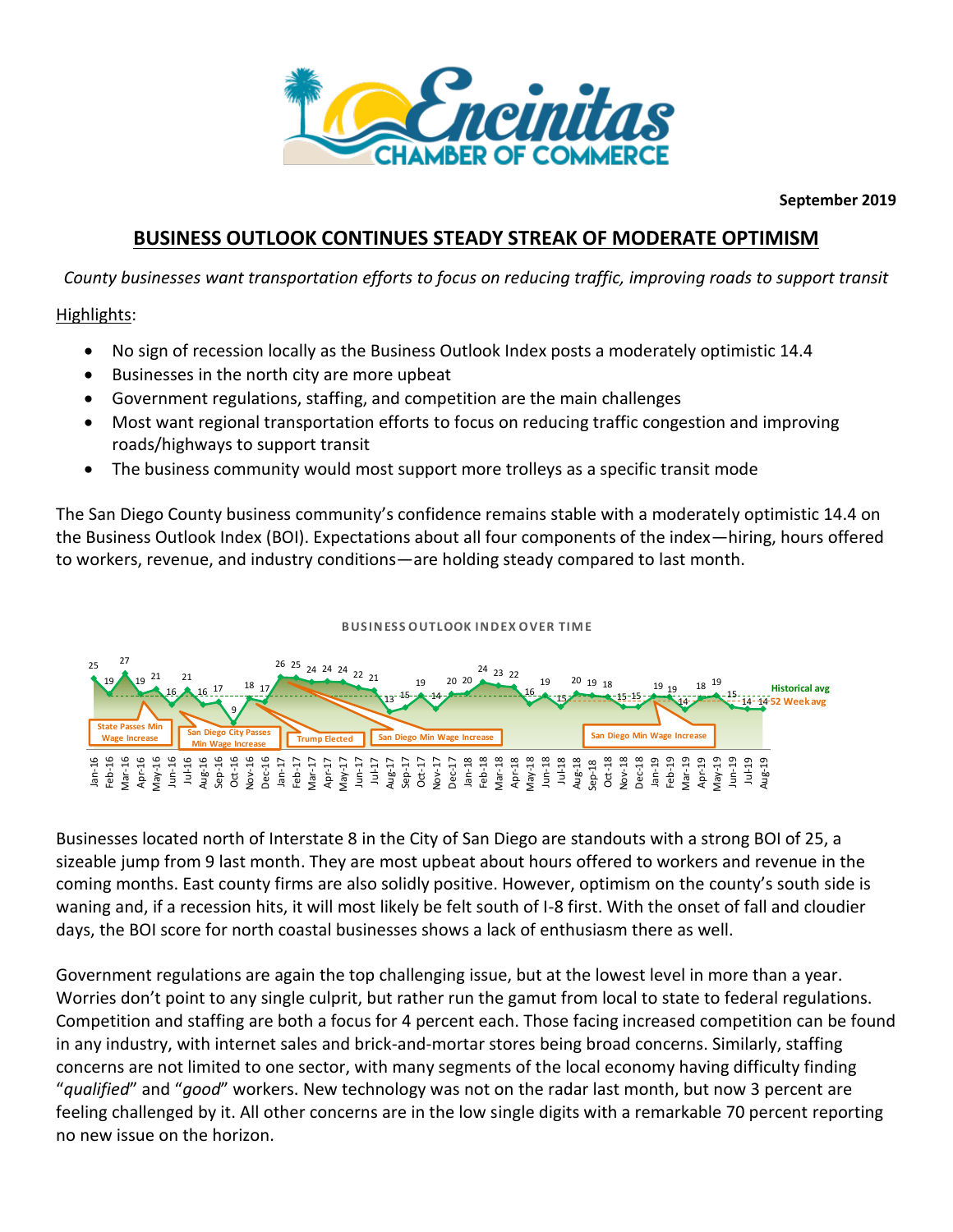This month's topic focuses on the ways the San Diego Metropolitan Transit System (MTS) is considering improving regional transportation. We asked local businesspeople which types of transportation programs they would most like to see implemented when thinking about companies like theirs. Sixty percent want roads or freeway improvements for transit options to be the primary focus. This includes 37 percent who would most like to see traffic congestion reduced and 23 percent who want roads and highways improved to support transit. The business community is focused on reducing the time it takes employees to get to work, which will ultimately improve their productivity.

There are, however, significant differences depending on where a business is located. Coastal businesses are much less focused on traffic and roads than their inland counterparts. Only one-third of businesspeople working along the water prioritize these programs compared to two-thirds of folks located elsewhere in the county. Because 80 percent of businesses are inland, road-centric programs capture most of the county's attention.

Fourteen percent would most like to see a program implemented that supports mobility for seniors and the disabled. The healthcare sector breaks with the overall trend and prefers this option over all others. Eight percent want alternatives to car travel increased and 5 percent want connections to jobs and schools increased. Focusing on reducing greenhouse gas emissions and reducing the cost of fares are unpopular in comparison. Then, 6 percent don't want any of the programs we asked about and 4 percent are unsure how to answer the question.

We also asked what transit modes businesspeople would support most and, while there is no consensus, the top choice with 30 percent is more trolleys. This is a popular choice in the south city where trolley service is most prevalent; here 42 percent are supportive. Where trolleys are absent, as in the county's north inland portion, fewer than one in 10 support more trolleys.

Mobility hubs are preferred by 22 percent of businesspeople. This option is most popular among San Diego city businesses north of Interstate 8, as 39 percent there would like to have mobility hubs. Skyways and more buses are less popular as just 8 percent and 6 percent, respectively, select those options.

All that said, a sizable 23 percent wouldn't support any of the transit modes we asked about. Businesspeople who work outside the City of San Diego – where there is less density – are more likely than those in the city to offer this response. And those who are focused on improving roads and highways, even to improve transit, are more likely than others to reject the modes we asked about. Rather than add transit modes, they prefer to see improvements to the roads themselves.